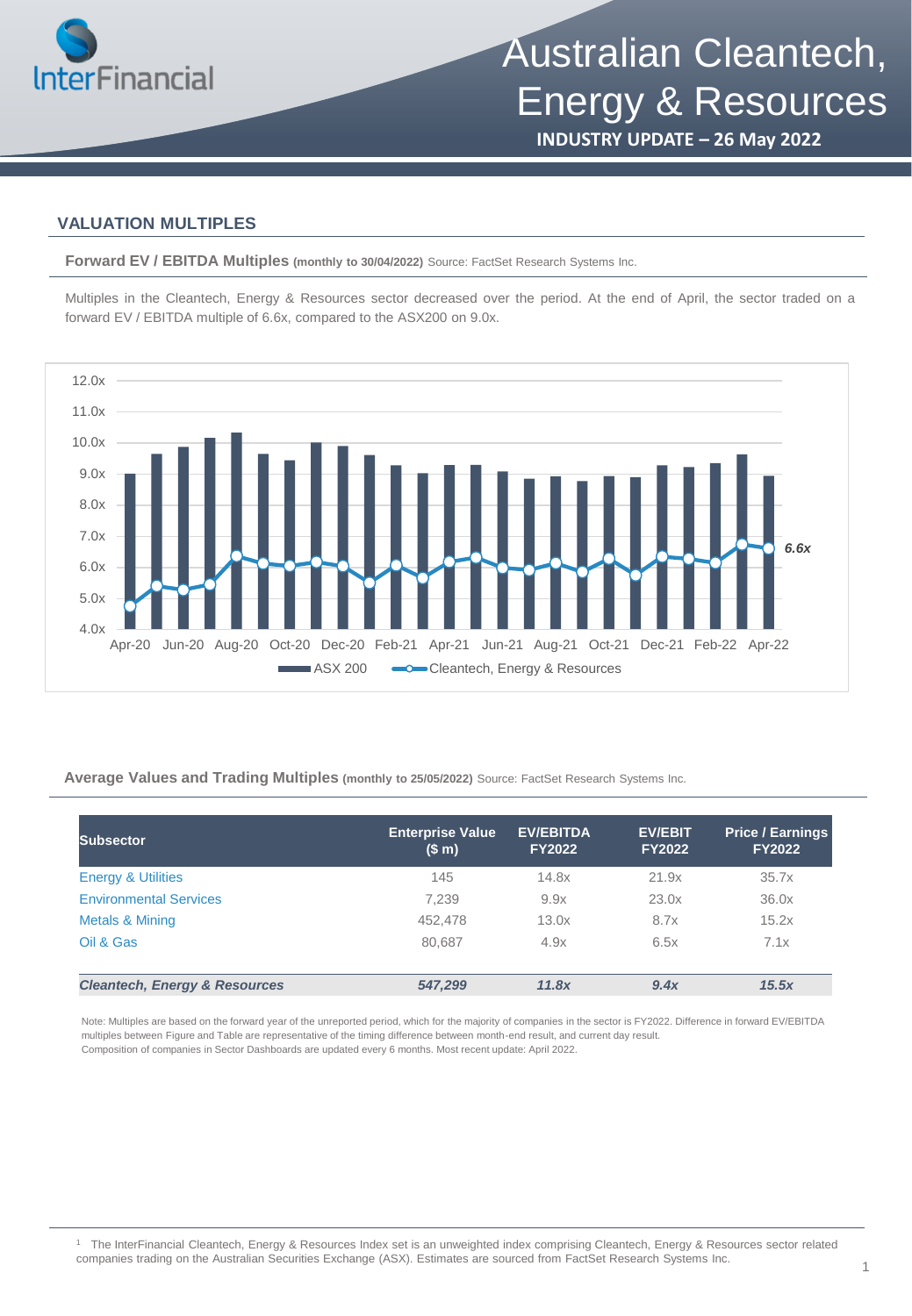

## Australian Cleantech, Energy & Resources

**INDUSTRY UPDATE – 26 May 2022**

### **MERGER & ACQUISITION NEWS…**

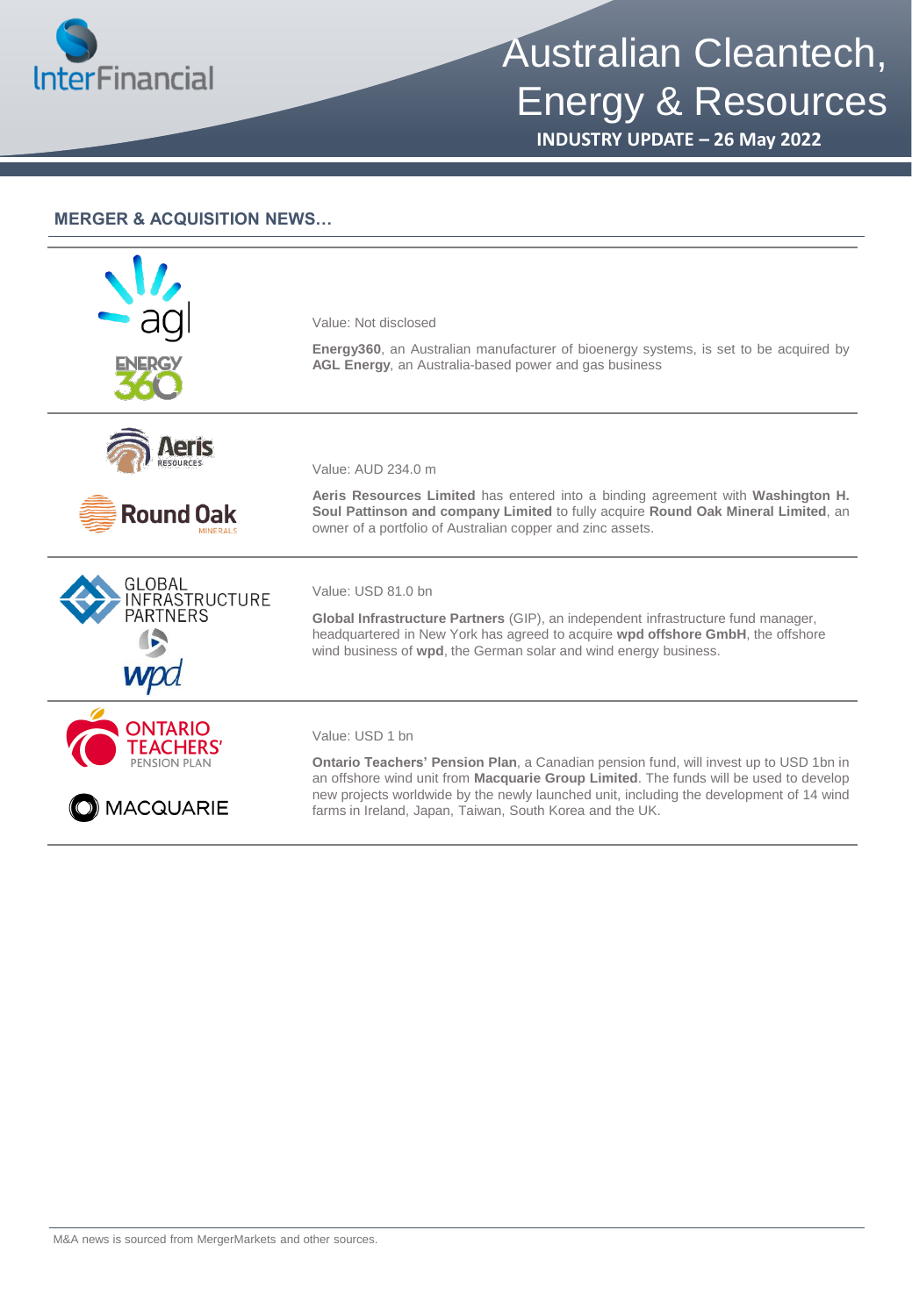

# Australian Cleantech, Energy & Resources

**INDUSTRY UPDATE – 26 May 2022**

### **DRILLING FOR DEALS…**

- **Salt Lake Potash**, an Australia-based potash business, has attracted interest from **EMR Capital**. Other potential buyers include potash players such as **Kalium Lakes**, **Agrimin**, **Australian Potash** and **BCI Minerals**.
- **LINE Hydrogen**, an Auistralia-based green hydrogen business, could list on the ASX by the end of the year. LINE is expected to raise AUD 25m in the potential IPO at a valuation of AUD 80m to AUD 100m.
- **Duketon Mining Limited**, an Australian miner, aims to acquire new tenures. The company currently has a market capitalization of  $AUD.50m$ .
- Australian graphite miner **Syrah Resources** is considering joint ventures to grow its downstream active anode material business in Louisiana, US. The company is also in discussions with potential off-takers.
- **Caisse de depot et placement du Quebec** (CDPQ) is looking to acquire **CWP Renewables**, an Australia-based renewables energy business. The business could be valued at around AUD 4bn.
- **State Gas**, an Australian gas field developer, has announced a strategic view of its Central Queensland assets to determine the most cost effective and quickest route to market for its gas.
- **Mineral Commodities Limited**, an Australian miner, is actively exploring strategic acquisitions to increase the resource base available to supply European battery cutomers. The company has a market capitalization of USD 46.3m.
- **BP,** a British oil and gas company, is set to acquire a large stake in the USD 36bn **Asian Renewable Energy Hub** in Australia's Pilbara and BP is likely to secure an equity stake of around 30%.
- **Elliott Green Power**, an Australian solar energy business, has been acquired by **Igneo Infrastructure Partners** via their Australian renewables business, **Atmos Renewables**, for a consideration less than AUD 500m.
- **VHM**, an Australian rare earths producer, is planning to list on the ASX in June and is looking to raise AUD 25m in pre-IPO funding, with an IPO potentially valuing VHM at AUD 320m.
- **Oz Minerals**, the Australian copper miner, announced the signing of a conditional binding term sheet for the option to acquire **Kalkaroo copper project** for AUD 205m.
- **NQM Gold**, an Australian-based gold miner, is to be acquired by **Yurain Gold Pty Ltd**, for CNY 902.8m.
- **GTL Group**, a Sydney-based vertically integrated solar energy software and services company, is in due diligence stage for an AUD 42m capital raise.
- **RFC Ambrian,** an Australian advisory firm focusing on natural resources, is launching a new AUD 75m fund to invest in industrial technology companies with applications in minerals processing and energy production, distribution, and storage.